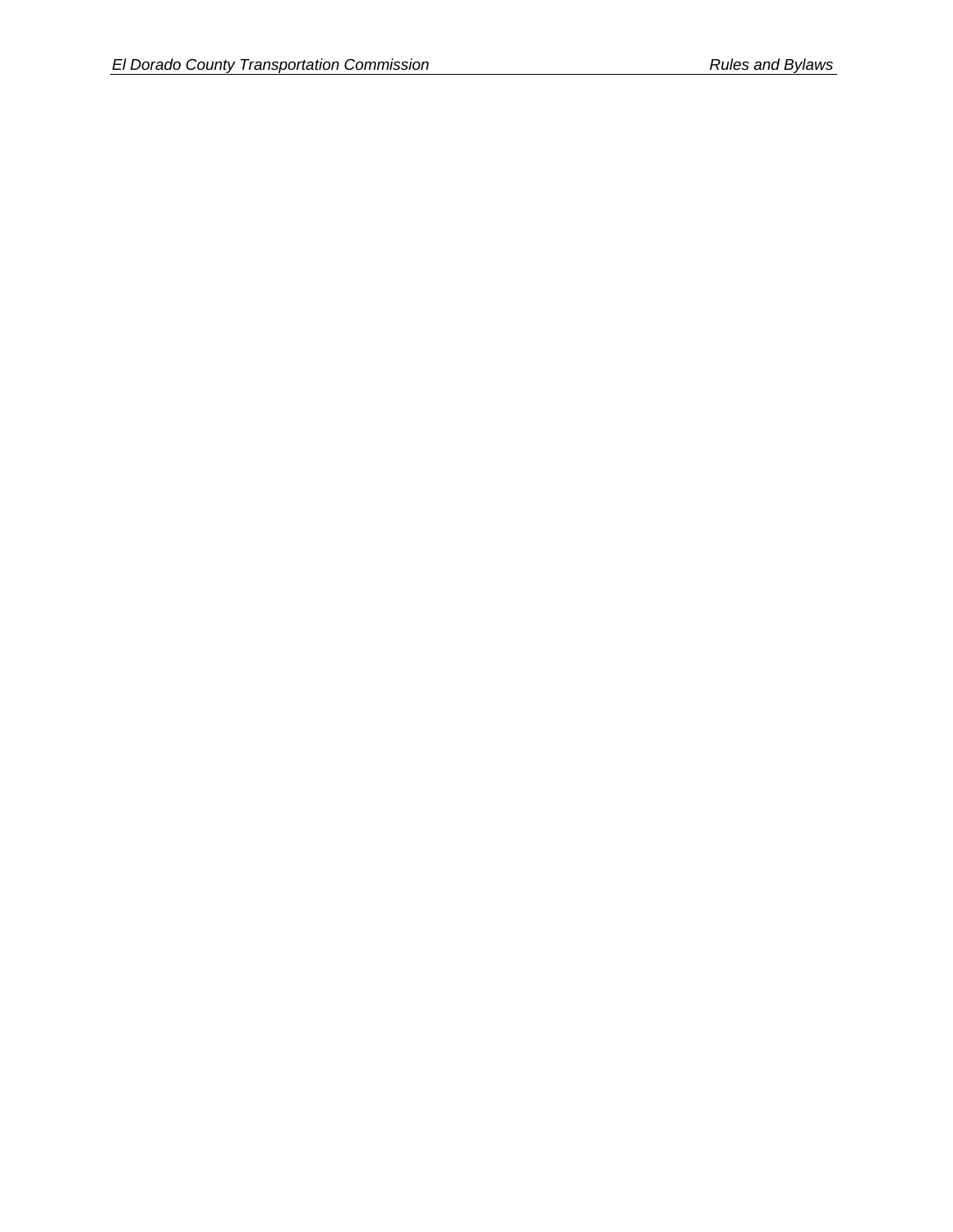# **ARTICLE I – NAME AND COMPOSITION**

#### Section 1.1 *Name*

The name shall be the El Dorado County Transportation Commission.

#### Section 1.2 *Composition*

 The Commission shall be composed of the following members: four Supervisors appointed by the El Dorado County Board of Supervisors, two Council Members appointed by the City Council of each incorporated city in the portion of El Dorado County outside of the Tahoe Basin, unless there is only one incorporated city, in which case that city shall appoint three Council Members. The City Council of the City of South Lake Tahoe shall appoint one Council Member to serve as an ex officio non-voting member and the District Director of the California Department of Transportation (Caltrans, District 3) shall designate one ex officio non-voting member. The respective jurisdictions shall also appoint a Supervisor or Council Members to serve as an alternate.

# **ARTICLE II – OFFICERS**

#### Section 2.1 *Election of Chairperson and Vice Chairperson*

 The Chairperson and Vice Chairperson shall be elected at the first meeting of each calendar year.

Section 2.2 *Rights of Presiding Officer*

 The Chairperson, Vice Chairperson of the Commission, or such other member as may be presiding, shall be deprived of none of the rights or privileges of a member by reason of his occupying the chair and may move, second, and debate from the chair, subject only to such limitations of debate as are by these rules imposed on all members.

#### Section 2.3 *Chairperson Duties*

 The Chairperson shall preside and preserve order at all regular and special meetings of the Commission. The Chairperson shall state every question coming before the Commission, announce the decision of the Commission on all subjects, and decide all questions of order without debate, subject to an appeal to the Commission on which a member shall speak but once, the Chairperson having precedence in speaking on question of order.

#### Section 2.4 *Vice Chairperson Duties*

In the absence of the Chairperson, the Vice Chairperson may perform duties and obligations of the office of Chairperson.

#### Section 2.5 *Term of Office*

 The term served by Commissioners shall be concurrent with their official term of office or as new appointments occur as provided by Section 1.2 above.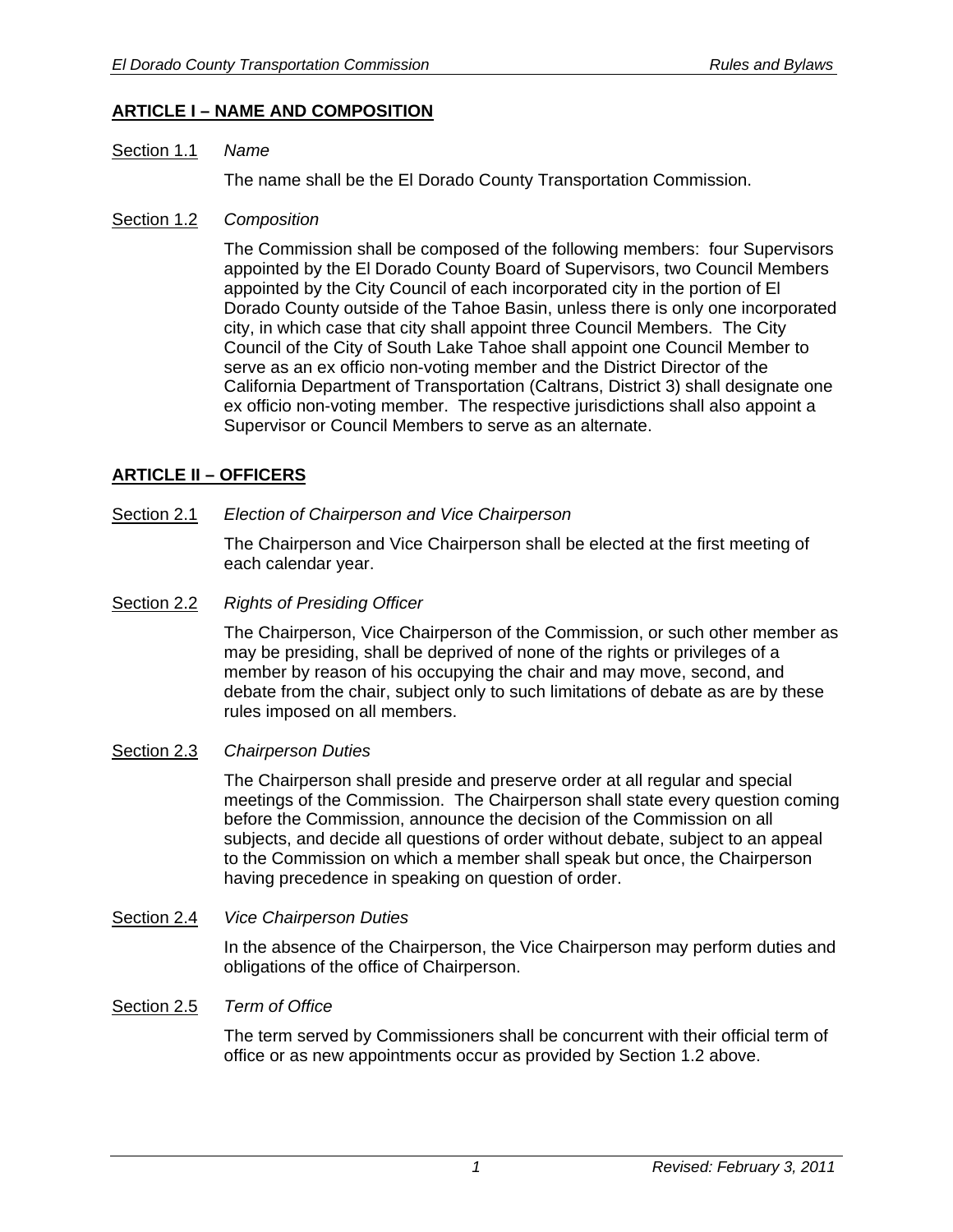#### Section 2.6 *Removal and Vacancies*

 The Commission may remove the Chairperson or Vice Chairperson from their position as Chair or Vice Chair at any time upon majority vote of the Commission. A vacancy in an office shall be filled by election of the majority of the Commission.

### **ARTICLE III – MEETINGS**

#### Section 3.1 *Regular Meetings*

 Commission meetings shall be held the first Thursday of the month at 2:00 p.m., or immediately following the El Dorado County Transit Authority meeting, whichever is later, or as called by the Chairperson at 2850 Fairlane Court, Building C in the Hearing Room.

#### Section 3.2 *Special Meetings*

A special meeting may be called in the manner specified by applicable State law.

#### Section 3.3 *Quorum*

 Four members of the Commission, with at least one member from each member jurisdiction, shall constitute a quorum. When there is no quorum at a regular meeting, the Chairperson, or any member of said body, shall adjourn said meeting until the next regular meeting.

#### Section 3.4 *Conduct of Meeting*

 The Chairperson (or in the absence of the Chairperson, the Vice Chairperson) shall take the chair at the hour appointed for the meeting and shall call the Commission to order. In the absence of the Chairperson (and Vice Chairperson), the Executive Director shall call the Commission to order, whereupon a temporary Chairperson shall be elected from among the members present. Upon arrival of the Chairperson (or Vice Chairperson), the temporary Chairperson shall relinquish the chair upon conclusion of the item before the Commission.

#### Section 3.5 *Meeting Agenda*

 At the regular meetings of the Commission, the following shall be included in agenda of business:

- 1. Roll Call
- 2. Approval of Minutes
- 3. Agenda Approval
- 4. Public Comment
- 5. Agenda Items
- 6. Adjournment

#### Section 3.6 *Preparation of Agenda*

 The Commission authorizes the Executive Director to prepare an agenda, based upon the issues that are believed by staff to be necessary or appropriate to accomplish the Commission's work program and objectives.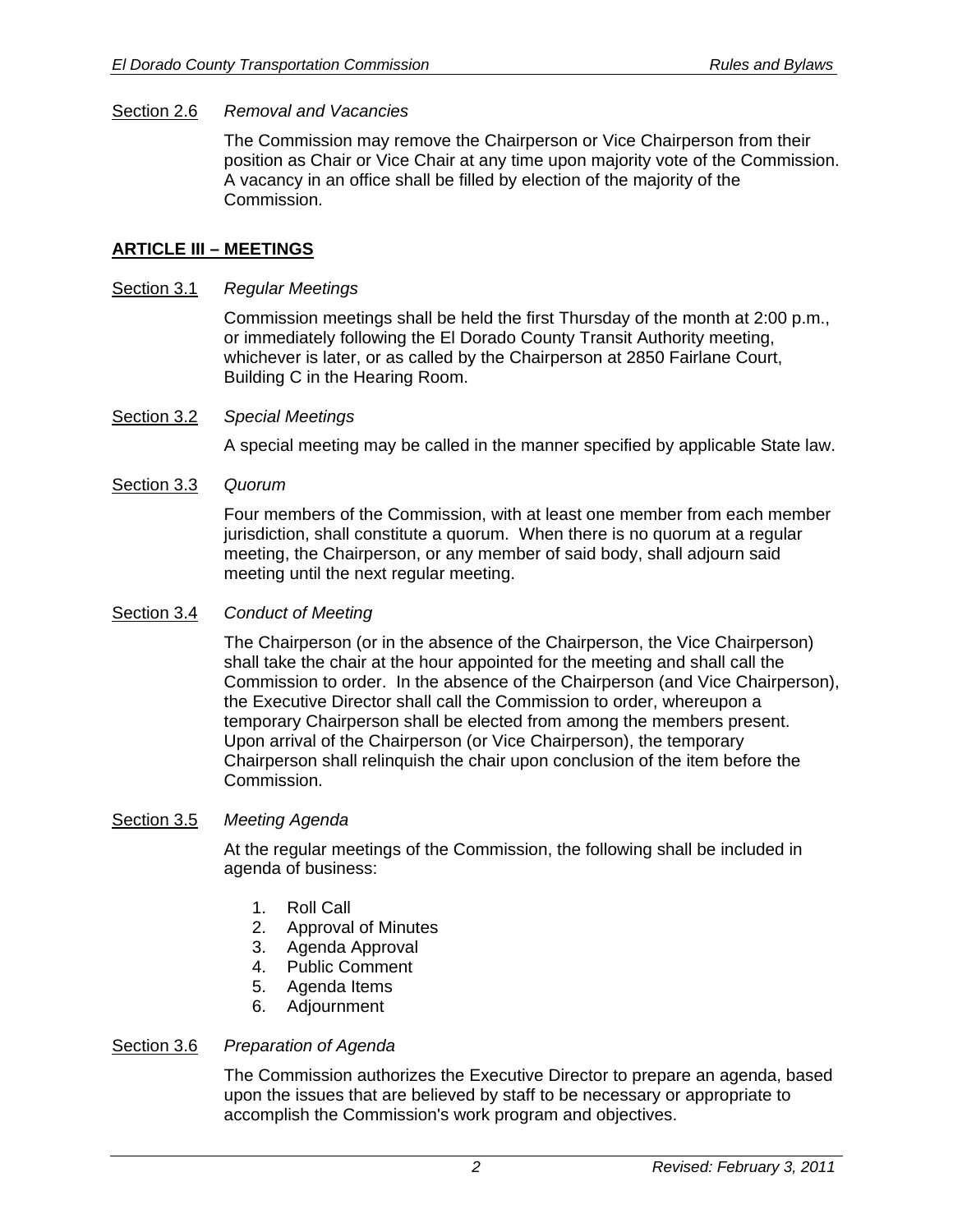The Commission allows any member of the Commission (or appointed alternate) to add an item onto a future agenda by notifying the Executive Director.

 The Commission authorizes the Executive Director to place any Commissionerrequested item on the agenda, noting which Commissioner requested the item.

 The Executive Director is authorized to prepare any background information necessary for the agenda, within existing resources; the Executive Director is not authorized to expend non-existing resources to prepare such background information without prior approval of the Commission.

 The Commission reserves the right to drop or continue any item from the agenda during the "Adoption of the Agenda," as it might deem appropriate.

 The above policies do not apply to agendas for "Special Meetings," for which the Commission's policies and procedures are already set forth in its bylaws and in State law.

 Agenda items must be placed on the agendas and noticed in accordance with applicable laws and regulations, including California's Ralph M. Brown Act.

#### Section 3.7 *Voting*

1. Manner of Voting

 On all matters acted upon by the Commission that are not unanimous, the voting shall be on roll call, the yeses and noes, and members present but not voting shall be entered upon the minutes of the meeting.

# 2. Vote Required

 All actions of the Commission shall require an affirmative vote of a majority of the Commission. A majority of the Commission consists of at least four members, with at least one yes vote from each member jurisdiction.

# Section 3.8 *Minutes*

 The Secretary to the Commission shall be the person designated by the Commission and shall record in the minutes the time and place of each meeting of the Commission, the names of the members present, all official acts of the Commission, the votes given by the members, and shall cause the minutes to be written up forthwith and presented for approval or amendment at the next regular meeting.

# Section 3.9 *Robert's Rules of Order*

 All rules of order not herein provided for shall be determined in accordance with "Robert's Rules of Order Revised," provided that in the event of a conflict, such rules shall be superseded by these bylaws, any resolution of the Commission, and any applicable law.

#### Section 3.10 *Ralph M. Brown Act*

 Commission meetings shall be conducted in the manner prescribed by the Ralph M. Brown Act (Chapter 9, commencing with Section 54940, Part 1, Division 2, Title 5 of the Government Code.) or as amended.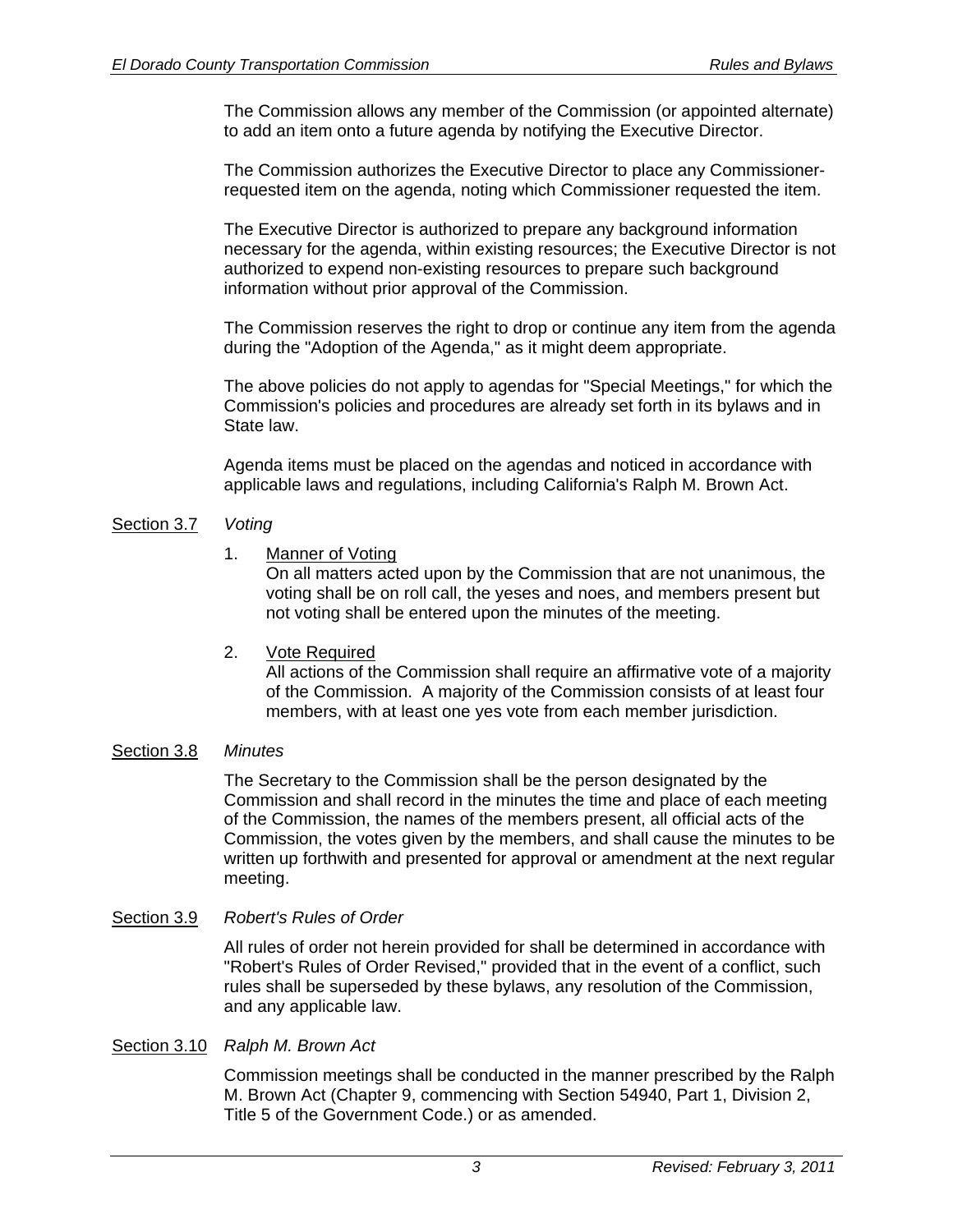## Section 3.11 *Adjourned Meeting*

 The Commission may adjourn any regular or special meeting to a time and place specified in the order of adjournment, whether or not a quorum has been established. If a quorum is not established, no business other than adjournment may be transacted.

# **ARTICLE IV – COMPENSATION OF COMMISSIONERS**

Section 4.1 Members and alternate members of the Commission shall receive reimbursement at the current federal rate, determined by the Internal Revenue Service, for miles traveled between home/office and the location of each monthly meeting, and actual and necessary expenses incidental to the proper execution of their duties and responsibilities.

# **ARTICLE V – OFFICES**

Section 5.1 The Commission's principal office for the transaction of business is located at 2828 East Street, Suite 1, Placerville, CA 95667. The Commission may change the location of the principal office from time to time. The Commission may establish one or more subordinate offices at any place or places where the Commission is qualified to do business.

# **ARTICLE VI – DUTIES AND POWERS**

- Section 6.1 It shall be the duty of the El Dorado County Transportation Commission to establish rules and regulations to provide for administrating transportation planning and allocating the Local Transportation Fund and State Transit Assistance Fund in accordance with the applicable sections of the Government Code, Public Utilities Code and Administrative Code included within the Transportation Development Act, or as each may be amended. It shall be the duty of the Transportation Commission to adhere to the applicable rules and regulations promulgated by the Secretary of the Business, Transportation and Housing Agency of the State of California as addressed in the Transportation Development Act, Title 3, Division 3, Chapter 2, Article II, Section 29535, or as amended.
- Section 6.2 The El Dorado County Transportation Commission shall have the common power of the member jurisdictions to engage in regional transportation planning and the allocation of funds for transportation purposes, and in the exercise of said power, the Commission is authorized in its own name to:
	- 6.2.1 Serve as the Local Transportation Commission for El Dorado County, excluding the Tahoe Basin
	- 6.2.2 Serve as the Regional Transportation Planning Agency for El Dorado County, excluding the Tahoe Basin
	- 6.2.3 Serve as the Airport Land Use Commission for El Dorado County, excluding the Tahoe Basin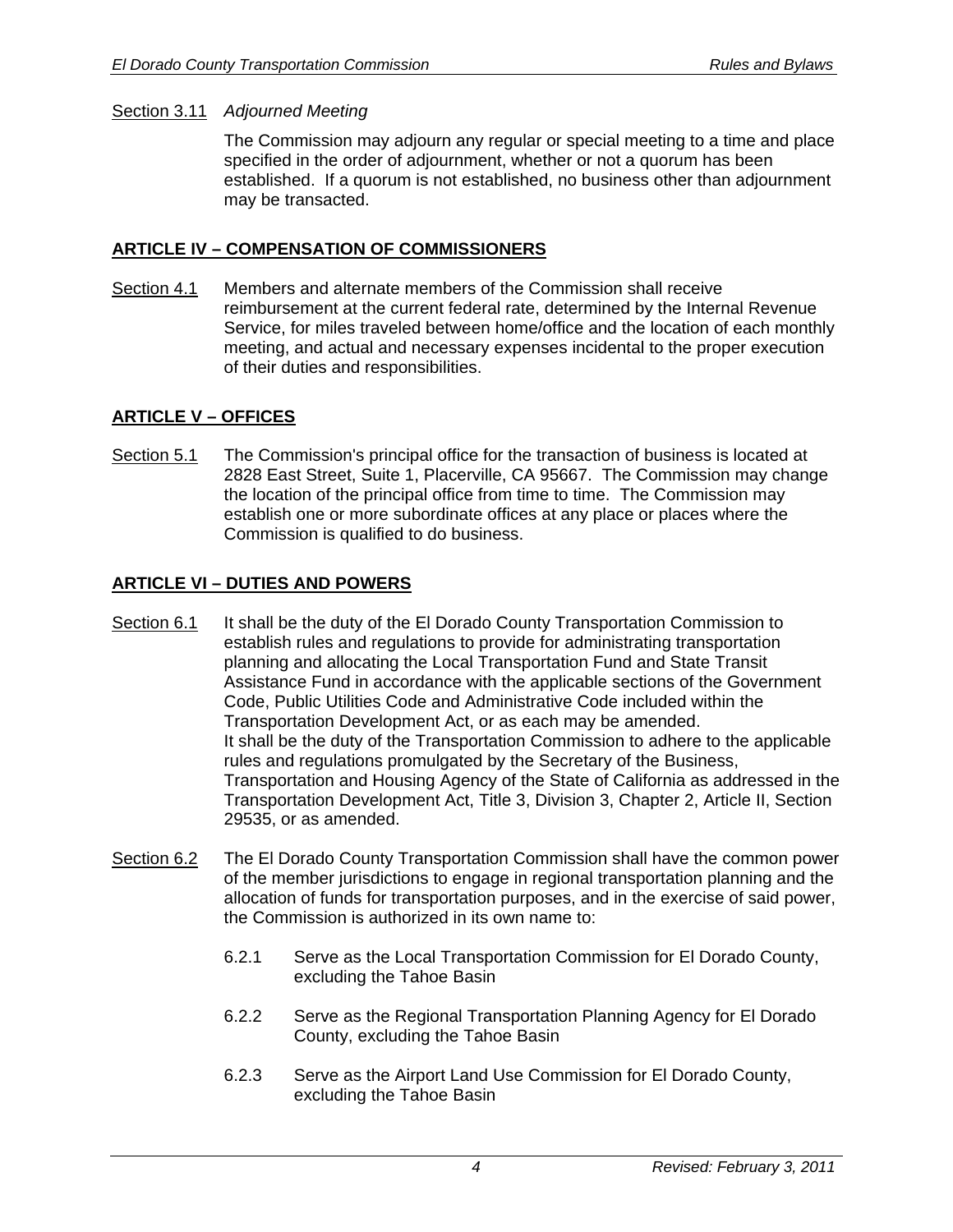- 6.2.4 Employ agents and employees, establish salaries and benefits, and contract for professional services
- 6.2.5 Acquire and convey real and personal property
- 6.2.6 Make and enter into contracts
- 6.2.7 Acquire, convey, construct, manage, maintain, and operate buildings and improvements
- 6.2.8 Design and implement service changes or new services
- 6.2.9 Incur debts, obligations, and liabilities
- 6.2.10 Adopt capital and operating budgets
- 6.2.11 Promote and coordinate intra- and inter-agency cooperation
- 6.2.12 Analyze service alternatives
- 6.2.13 Assist transit operators in preparing and submitting grant applications
- 6.2.14 Purchase insurance, join insurance pooling programs, and/or develop and maintain a self-insurance reserve
- 6.2.15 Conduct surveys
- 6.2.16 Accept contributions, grants, or loans from any public agency or other source for the purpose of financing the planning, acquisition, construction, maintenance, or operation of transportation facilities and/or services
- 6.2.17 Invest money that is not needed for immediate necessities, as the Commission determines advisable, in the same manner and upon the same conditions as other local entities, in accordance with Section 53601 of the Government Code
- 6.2.18 Apply for and execute contracts of financial assistance from state and federal agencies and to obligate the Commission to operate the improvements, equipment, or transportation system in accordance with the terms and conditions of any assistance
- 6.2.19 Review significant development proposals and recommend traffic mitigation measures
- 6.2.20 Establish advisory committees to provide input and recommendations on transportation-related issues
- 6.2.21 Appoint an Executive Director who has his or her own powers and duties
- 6.2.22 Serve as the State Census Affiliate Data Center for El Dorado County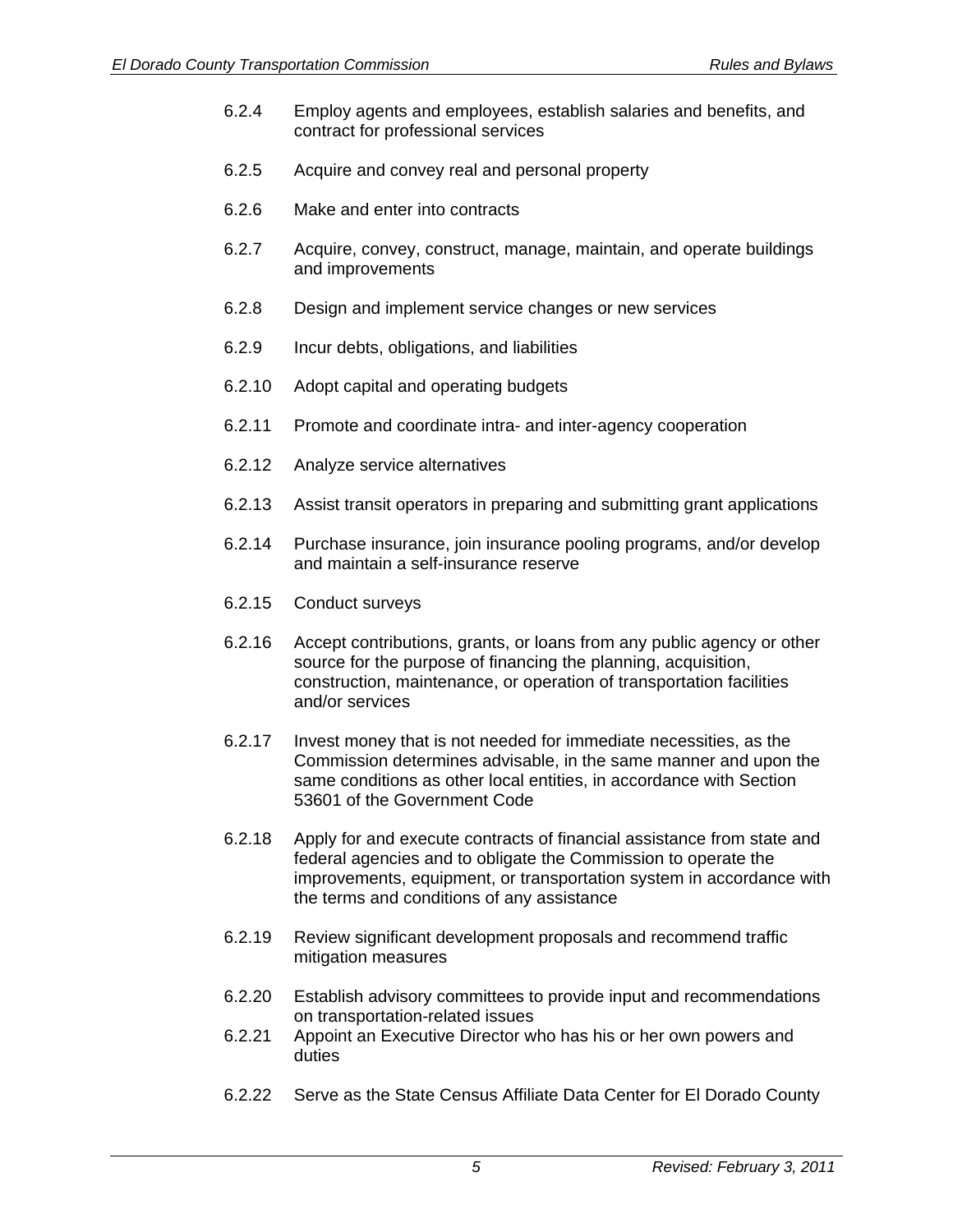- 6.2.23 Do all other acts reasonable and necessary to carry out the Commission's duties and responsibilities
- 6.2.24 Sue and be sued

# **ARTICLE VII – BUDGET AND CLAIMS**

- Section 7.1 Within 90 days of receipt of the Annual Transportation Claim and State Transit Assistance Claim, the El Dorado County Transportation Commission shall transmit to the applicant an approved annual transportation claim together with a certified copy of the resolution authorizing the action.
- Section 7.2 The annual claims filed by the applicant shall include a description of the projects, an estimate of the cost, and a statement of any supplemental financing proposed.

 In conformance with Section 6646 of the Administrative Code, the claimants listed below shall subvert funds to the El Dorado County Transportation Commission to provide services as detailed in the annual Overall Work Program:

> El Dorado County City of Placerville El Dorado Transit

- Section 7.3 The Commission shall contract for a certified fiscal audit of each claimant for both the Local Transportation Fund and State Transit Assistance Fund as specified in the Act after the end of the fiscal year. Furthermore, the Commission shall contract for a triennial performance audit for each public transportation operator within its jurisdiction and a performance audit on the Commission itself.
- Section 7.4 In connection with the approval of any claim or amended claim, the Commission shall convey an Allocation Instruction for each applicant to the County Auditor by written memorandum. Allocations made to an applicant for the purposes authorized under different sections of the Act shall be identified separately.

# **ARTICLE VIII – GENERAL**

- Section 8.1 State law, and applicable rules of the Administrative Code of the State of California are made a part of the rules of the El Dorado County Transportation Commission; and where conflicts exist, state law or the rules of the Administrative Code shall take precedence over those of the Commission and their respective amendments.
- Section 8.2 The Regional Transportation Plan and proposed annual apportionment of the Local Transportation Fund and State Transit Assistance Fund shall be forwarded to SACOG.
- Section 8.3 Public hearings called pursuant to the Transportation Development Act are for the purpose of gathering information, ascertaining public opinion, and not to take specific action unless determining "Unmet Transit Needs". Therefore, any properly called hearing may be conducted by one or more Commissioners with the Executive Director serving as secretary, after which the information thus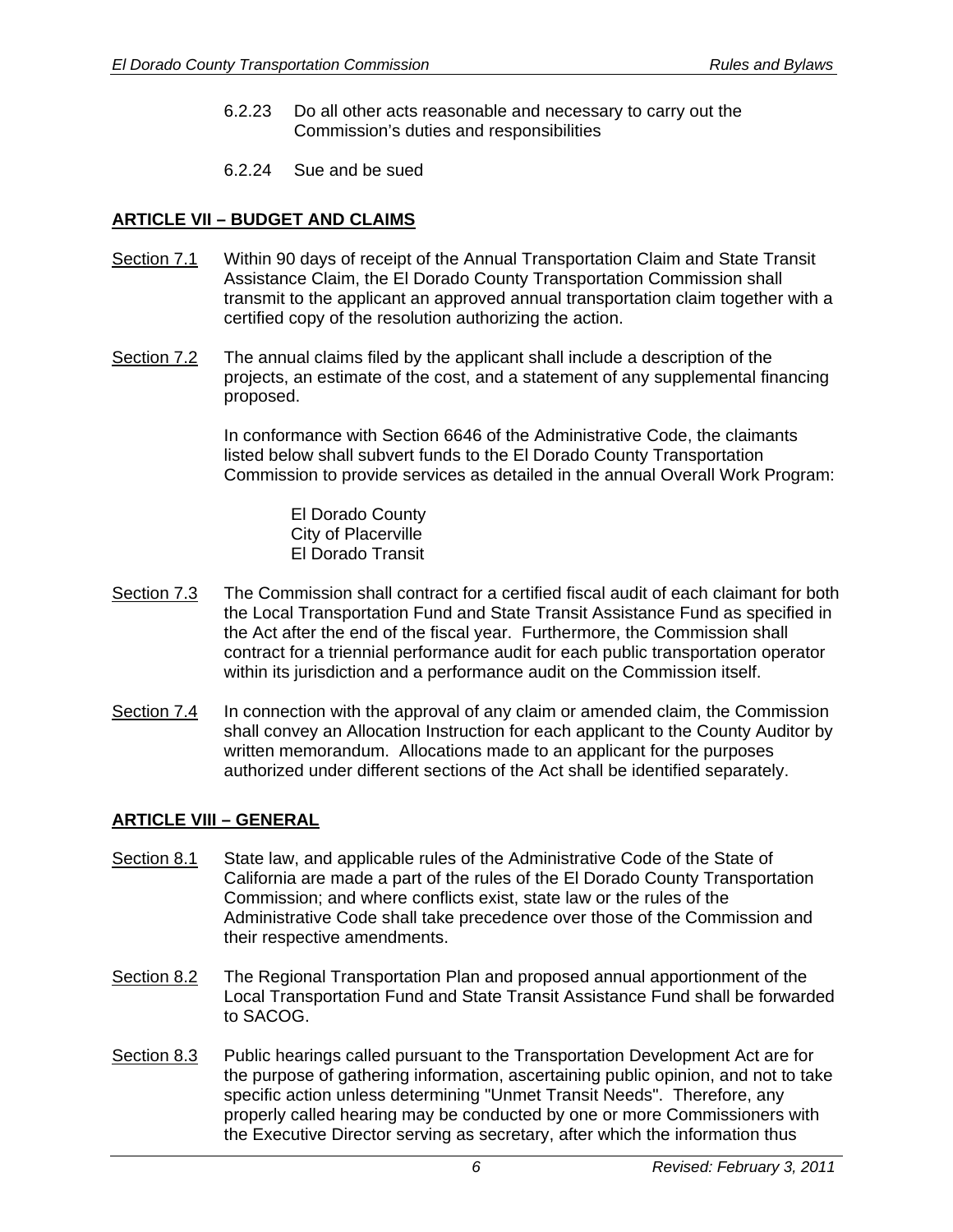gathered, along with previously prepared material bearing on the subject of the hearing, shall be presented to a quorum of the Commission at a properly called meeting, regular or special, for the purpose of acting upon the information and/or determining findings as required in the act, Article 5, Section 6658.

# **ARTICLE IX – COMMITTEES**

Section 9.1 *Creation of Committees*

 Committees of the Commission may be created by the majority vote of the Commission.

# Section 9.2 *Appointment*

 The Chairperson shall make all committee appointments with the concurrence of the Commission. Committee members need not be members of the Commission.

# **ARTICLE X – EXECUTIVE DIRECTOR**

- Section 10.1 The Executive Director shall serve at the pleasure of or upon the terms prescribed by the Commission. Under rules and regulations provided by the Commission, the powers and the duties of the Executive Director are:
	- 1. Prepare agenda material for all regular and special meetings of the **Commission**
	- 2. Act as directed by the Commission
	- 3. Administer El Dorado County Transportation Commission funds, including but not limited to procurement, annual budget development, Overall Work Program preparation, and grant administration as defined in the EDCTC Administrative Operating Procedures and in accordance with applicable laws
	- 4. Hire, fire, conduct performance evaluations, take appropriate disciplinary actions, and propose salary increases or bonuses as dictated in the annual budget, the EDCTC Personnel Policies and Procedures Manual, the EDCTC Administrative Operating Procedures, and in accordance with applicable laws
	- 5. Administer and implement the contractual obligations of the Commission in accordance with applicable laws
	- 6. To lead and coordinate the transportation planning of the Commission and to be responsible to the Commission for proper administration of all its affairs
	- 7. To supervise and direct the preparation of the annual operating and capital improvement budgets for the Commission and be responsible for their administration after adoption by the Commission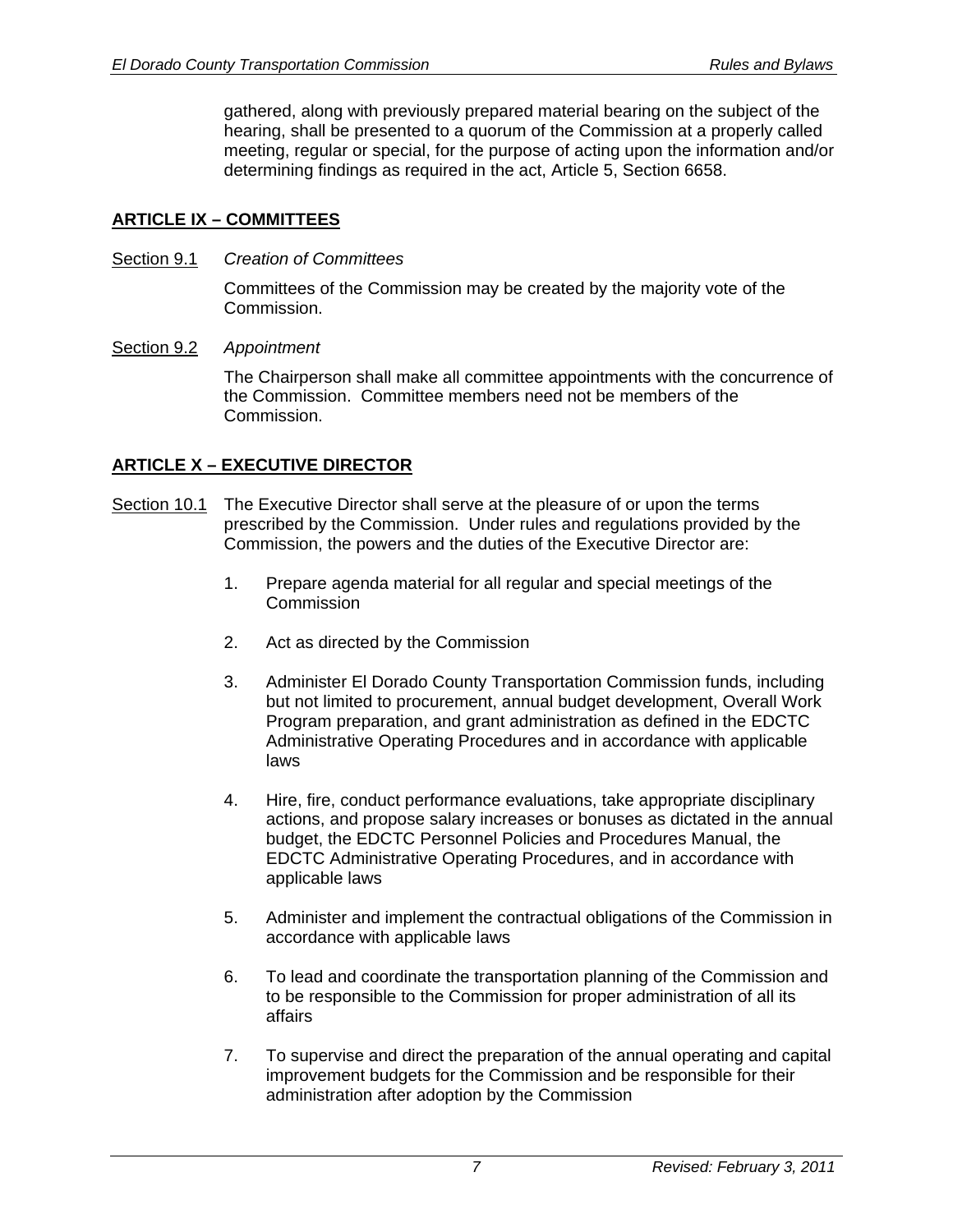- 8. To formulate and present to the Commission plans for facilities and/or services within the Commission and the means to finance them
- 9. To supervise the planning, acquisition, construction, maintenance, and operation of the facilities and/or services of the Commission
- 10. To attend all meetings of the Commission and act as the Secretary of the **Commission**
- 11. To prepare regional transportation plans under Government Code Section 65080
- 12. To execute transfers within major budget units, as long as the total expenditures of each major budget unit remain unchanged
- 13. To purchase or lease items, fixed assets, or services within the levels authorized by these Rules and Bylaws of the El Dorado County Transportation Commission
- 14. To undertake all applicable responsibilities under the Intermodal Surface Transportation Act, the Federal Clean Air Act, the California Transportation Blueprint, and future State and Federal transportation and air quality planning laws and regulations, as applicable
- 15. To adopt a budget, including the allocation of funds to other agencies involved in transportation programs as provided by law
- 16. To prepare, submit and execute grant applications for the use of all planning and capital funds, which have or may become available to the **Commission**
- 17. To serve as the auditor and treasurer of the Commission, and to have custody of all Commission funds, from whatever source, and perform the following functions, until such time that the Commission designates another treasurer:
	- a. Receive and receipt for all money for the Commission and place it in the designated depository to the credit of the Commission;
	- b. Be responsible for his or her official bond for the safekeeping, investment, and disbursement of all Commission money so held by him or her;
	- c. Pay any sums due from the Commission or its assigns from the Commission, or any portion thereof, only upon warrant of the designated public officer performing the functions of auditor or controller;
	- d. To draw warrant to pay demands against the Commission when the demands have been approved by the Commission;
	- e. There shall be strict accountability of all funds and the Auditor of El Dorado County will report to the Commission all receipts and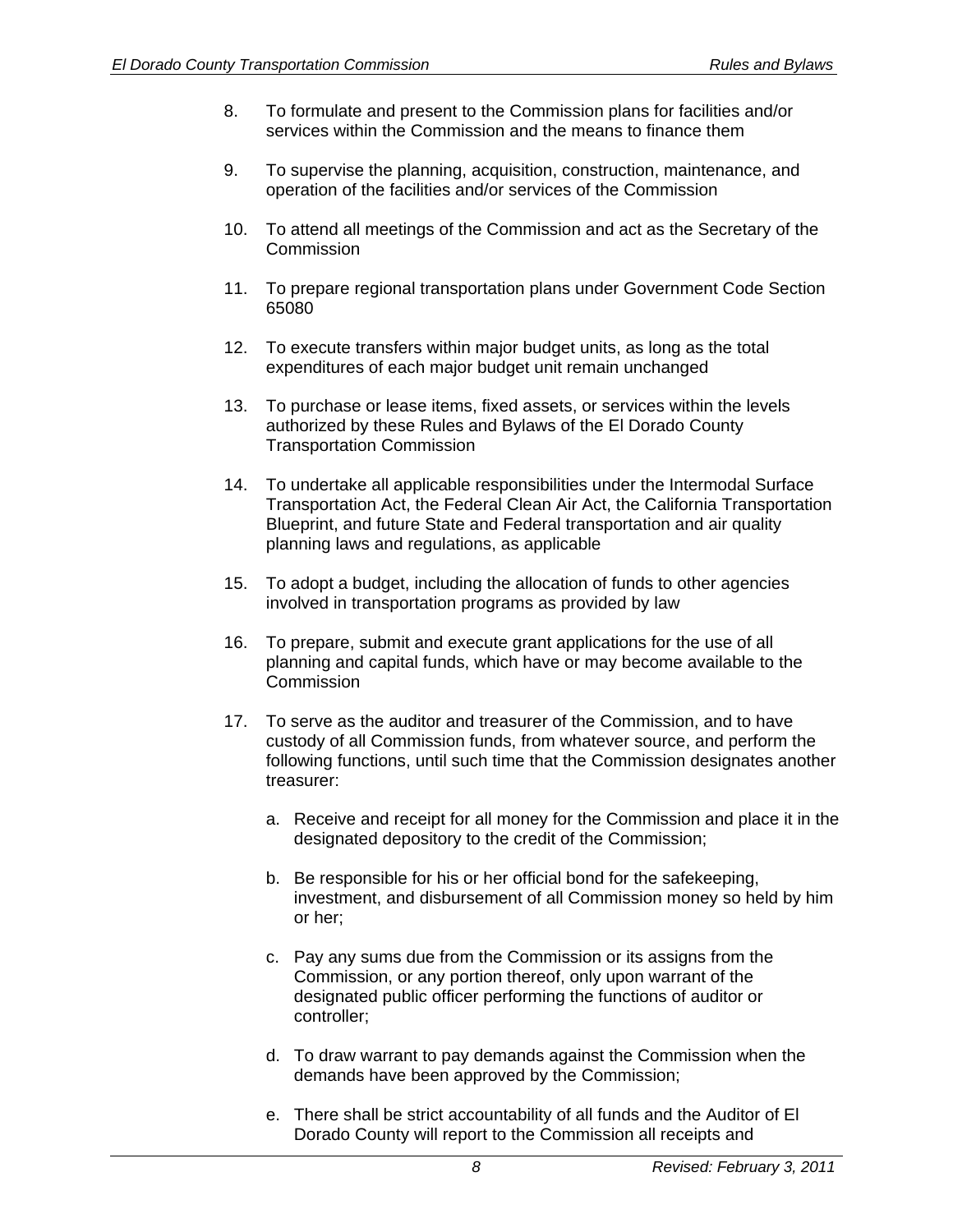disbursements. In addition, the Auditor of El Dorado County shall arrange for an independent audit of the accounts and records of the Commission at least annually. In each case, the minimum requirements of the audit shall be those prescribed by the State Controller for special districts under Section 26909 of the Government Code, and the audit shall conform to generally accepted auditing standards. The books of account shall include records of assets, liabilities, and contributions made by each party;

- f. County data processing services relative to financial accounting shall be provided as long as El Dorado County treasurer and accounting services are provided; and
- g. The rate for said primary services shall be negotiated prior to the adoption of the operating budget for each fiscal year and shall be generally consistent with the A-87 and direct charge cost allocation system established for El Dorado County departments.
- 18. To perform such other duties as the Commission may require in carrying out the policies and directives of the Commission.

# **ARTICLE XI – MISCELLANEOUS**

## Section 11.1 *Execution of Contracts*

 The Commission may adopt such guidelines or policies as it deems appropriate with respect to the adoption and execution of contracts. The Commission may authorize any officer of the Commission, staff member of the Commission, or agent of the Commission to execute any contract in the name of and on behalf of the Commission, and such authorization may be general or specific in nature. Unless so authorized, no officer, staff member, or agent shall have any power to bind the Commission to contract.

#### Section 11.2 *Compliance with Federal Standards*

 In the performance of its function, the Commission shall comply with Title VI of the Civil Rights Act of 1964, as amended (Public Law 88-352), and all requirements imposed by the US Department of Transportation.

 The Commission shall not discriminate on the grounds of race, religion, color, sex, age, sexual preference, or national origin, with regard to all activities, direct or indirect (i.e., through contracting and subcontracting), involving the Commission.

# **ARTICLE XII – FISCAL YEAR AND BUDGETS**

Section 12.1 The fiscal year of the Commission shall be from July 1 to June 30. For each fiscal year, the Commission shall adopt capital and operating budgets which are consistent with the funding ability of the member jurisdictions and the requirements of the Intermodal Surface Transportation Act, the Federal Clean Air Act, as amended from time to time, and all other funding and regulatory agencies involved in the execution of the purposes of the Commission.